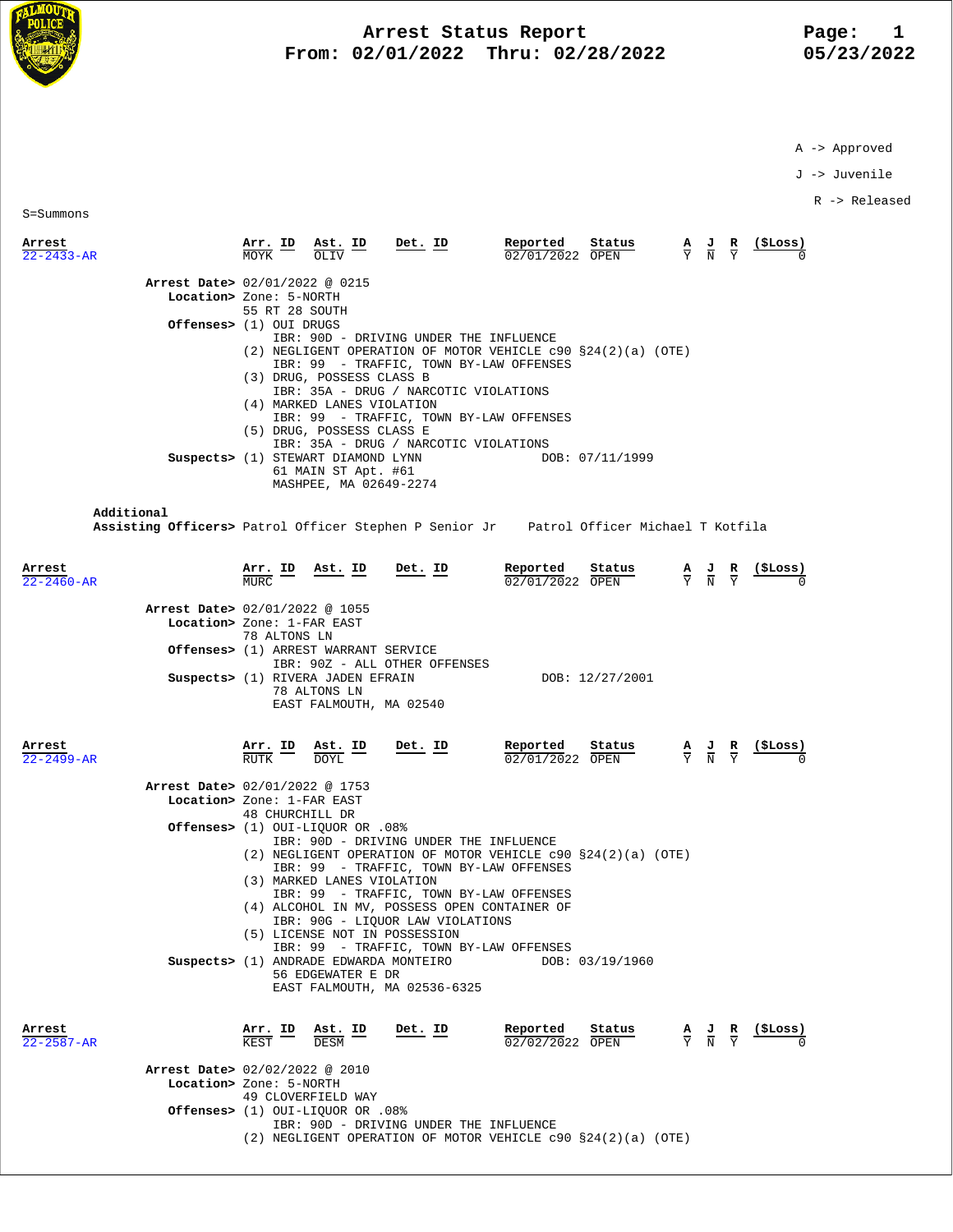## **Arrest Status Report** Page: 2<br>12/01/2022 Thru: 02/28/2022 05/23/2022  **From: 02/01/2022 Thru: 02/28/2022 05/23/2022**

A -> Approved

J -> Juvenile

R -> Released

| $S = Summons$        |                                                                                                        |                                                                                                          |                                                                                                                   |  |  |  |
|----------------------|--------------------------------------------------------------------------------------------------------|----------------------------------------------------------------------------------------------------------|-------------------------------------------------------------------------------------------------------------------|--|--|--|
|                      | IBR: 99 - TRAFFIC, TOWN BY-LAW OFFENSES                                                                |                                                                                                          |                                                                                                                   |  |  |  |
|                      | (3) LICENSE SUSPENDED/REVOKED, OP MV WITH<br>IBR: 99 - TRAFFIC, TOWN BY-LAW OFFENSES                   |                                                                                                          |                                                                                                                   |  |  |  |
|                      | (4) RESIST ARREST                                                                                      |                                                                                                          |                                                                                                                   |  |  |  |
|                      | IBR: 13B - SIMPLE ASSAULT<br>(5) A&B ON AMBULANCE PERSONNEL                                            |                                                                                                          |                                                                                                                   |  |  |  |
|                      | IBR: 13B - SIMPLE ASSAULT                                                                              |                                                                                                          |                                                                                                                   |  |  |  |
|                      | Suspects> (1) REIS DANIEL M                                                                            | DOB: 02/08/1981                                                                                          |                                                                                                                   |  |  |  |
|                      | 14 BELLS BROOK RD<br>LAKEVILLE, MA 02347-2201                                                          |                                                                                                          |                                                                                                                   |  |  |  |
|                      |                                                                                                        |                                                                                                          |                                                                                                                   |  |  |  |
| Additional           |                                                                                                        |                                                                                                          |                                                                                                                   |  |  |  |
|                      | Assisting Officers> Patrol Officer Stephen P Senior Jr                                                 |                                                                                                          |                                                                                                                   |  |  |  |
|                      |                                                                                                        |                                                                                                          |                                                                                                                   |  |  |  |
| Arrest               | Det. ID<br>Arr. ID<br>SILS<br><b>Ast. ID</b><br>KOTF                                                   | Reported<br>Status                                                                                       | <u>(ŞLOSS)</u><br>$\frac{A}{Y}$ $\frac{J}{N}$ $\frac{R}{Y}$                                                       |  |  |  |
| $3206 - AR$          |                                                                                                        | 02/11/2022 OPEN                                                                                          |                                                                                                                   |  |  |  |
|                      | Arrest Date> 02/11/2022 @ 0155                                                                         |                                                                                                          |                                                                                                                   |  |  |  |
|                      | Location> Zone: 5-NORTH                                                                                |                                                                                                          |                                                                                                                   |  |  |  |
|                      | EWALD, BAKER RESIDENCE<br>81 SAM TURNER RD                                                             |                                                                                                          |                                                                                                                   |  |  |  |
|                      | Offenses> (1) A&B ON POLICE OFFICER                                                                    |                                                                                                          |                                                                                                                   |  |  |  |
|                      | IBR: 13B - SIMPLE ASSAULT<br>Suspects> (1) ROTH-CERCE HAILEY MARIE                                     | DOB: 09/04/2001                                                                                          |                                                                                                                   |  |  |  |
|                      | 66 MAPLE ST                                                                                            |                                                                                                          |                                                                                                                   |  |  |  |
|                      | BUZZARDS BAY, MA 02559                                                                                 |                                                                                                          |                                                                                                                   |  |  |  |
| Additional           |                                                                                                        |                                                                                                          |                                                                                                                   |  |  |  |
|                      | Assisting Officers> Patrol Officer Meghan E Andrade                                                    |                                                                                                          |                                                                                                                   |  |  |  |
|                      |                                                                                                        |                                                                                                          |                                                                                                                   |  |  |  |
| Arrest               |                                                                                                        | Reported<br>Status                                                                                       |                                                                                                                   |  |  |  |
| 22-3487-AR           | <b>Arr. ID Ast. ID</b><br>DEPO RUTK<br><u>Det. ID</u>                                                  | 02/15/2022 OPEN                                                                                          | <u>(ŞLoss)</u><br>$\frac{\mathbf{A}}{\mathbf{Y}}$ $\frac{\mathbf{J}}{\mathbf{N}}$ $\frac{\mathbf{R}}{\mathbf{Y}}$ |  |  |  |
|                      |                                                                                                        |                                                                                                          |                                                                                                                   |  |  |  |
|                      | Arrest Date> 02/15/2022 @ 1604<br>Location> Zone: 2-NEAR EAST                                          |                                                                                                          |                                                                                                                   |  |  |  |
|                      | <b>EXPRESS MART</b>                                                                                    |                                                                                                          |                                                                                                                   |  |  |  |
|                      | 4 ALPHONSE ST                                                                                          |                                                                                                          |                                                                                                                   |  |  |  |
|                      | Offenses> (1) ARREST WARRANT SERVICE<br>IBR: 90Z - ALL OTHER OFFENSES                                  |                                                                                                          |                                                                                                                   |  |  |  |
|                      | Suspects> (1) WAKEFIELD MOLLY E                                                                        | DOB: 01/16/1990                                                                                          |                                                                                                                   |  |  |  |
|                      | 19 CHILMARK DR Apt. #E                                                                                 |                                                                                                          |                                                                                                                   |  |  |  |
|                      | E FALMOUTH, MA 02536-5178                                                                              |                                                                                                          |                                                                                                                   |  |  |  |
|                      |                                                                                                        |                                                                                                          |                                                                                                                   |  |  |  |
| Arrest<br>22-3809-AR | Arr. ID<br>Det. ID<br>Ast. ID<br>BOWC.<br>RUTK                                                         | Reported<br>Status<br>$\frac{\mathbf{A}}{\mathbf{Y}}$ $\frac{\mathbf{J}}{\mathbf{N}}$<br>02/19/2022 OPEN |                                                                                                                   |  |  |  |
|                      |                                                                                                        |                                                                                                          |                                                                                                                   |  |  |  |
|                      | Arrest Date> 02/19/2022 @ 2209                                                                         |                                                                                                          |                                                                                                                   |  |  |  |
|                      | Location> Zone: 3-CENTER<br>CLOVER LANDSCAPE CO                                                        |                                                                                                          |                                                                                                                   |  |  |  |
|                      | 90 DAVIS STRAITS                                                                                       |                                                                                                          |                                                                                                                   |  |  |  |
|                      | Offenses> (1) STOP/YIELD, FAIL TO<br>IBR: 99 - TRAFFIC, TOWN BY-LAW OFFENSES                           |                                                                                                          |                                                                                                                   |  |  |  |
|                      | (2) UNREGISTERED MOTOR VEHICLE                                                                         |                                                                                                          |                                                                                                                   |  |  |  |
|                      | IBR: 99 - TRAFFIC, TOWN BY-LAW OFFENSES                                                                |                                                                                                          |                                                                                                                   |  |  |  |
|                      | (3) UNLICENSED OPERATION OF MV<br>IBR: 99 - TRAFFIC, TOWN BY-LAW OFFENSES                              |                                                                                                          |                                                                                                                   |  |  |  |
|                      | $(4)$ OUI-LIQUOR OR .08%                                                                               |                                                                                                          |                                                                                                                   |  |  |  |
|                      | IBR: 90D - DRIVING UNDER THE INFLUENCE<br>(5) NEGLIGENT OPERATION OF MOTOR VEHICLE c90 §24(2)(a) (OTE) |                                                                                                          |                                                                                                                   |  |  |  |
|                      | IBR: 99 - TRAFFIC, TOWN BY-LAW OFFENSES                                                                |                                                                                                          |                                                                                                                   |  |  |  |
|                      | (6) INSPECTION/STICKER, NO                                                                             |                                                                                                          |                                                                                                                   |  |  |  |
|                      | IBR: 99 - TRAFFIC, TOWN BY-LAW OFFENSES<br>Suspects> (1) OCONNOR JOHN PATRICK                          | DOB: 09/18/1991                                                                                          |                                                                                                                   |  |  |  |
|                      | 800 BLACKSMITH SHOP RD                                                                                 |                                                                                                          |                                                                                                                   |  |  |  |
|                      | FALMOUTH, MA 02536                                                                                     |                                                                                                          |                                                                                                                   |  |  |  |
|                      |                                                                                                        |                                                                                                          |                                                                                                                   |  |  |  |
|                      |                                                                                                        |                                                                                                          |                                                                                                                   |  |  |  |